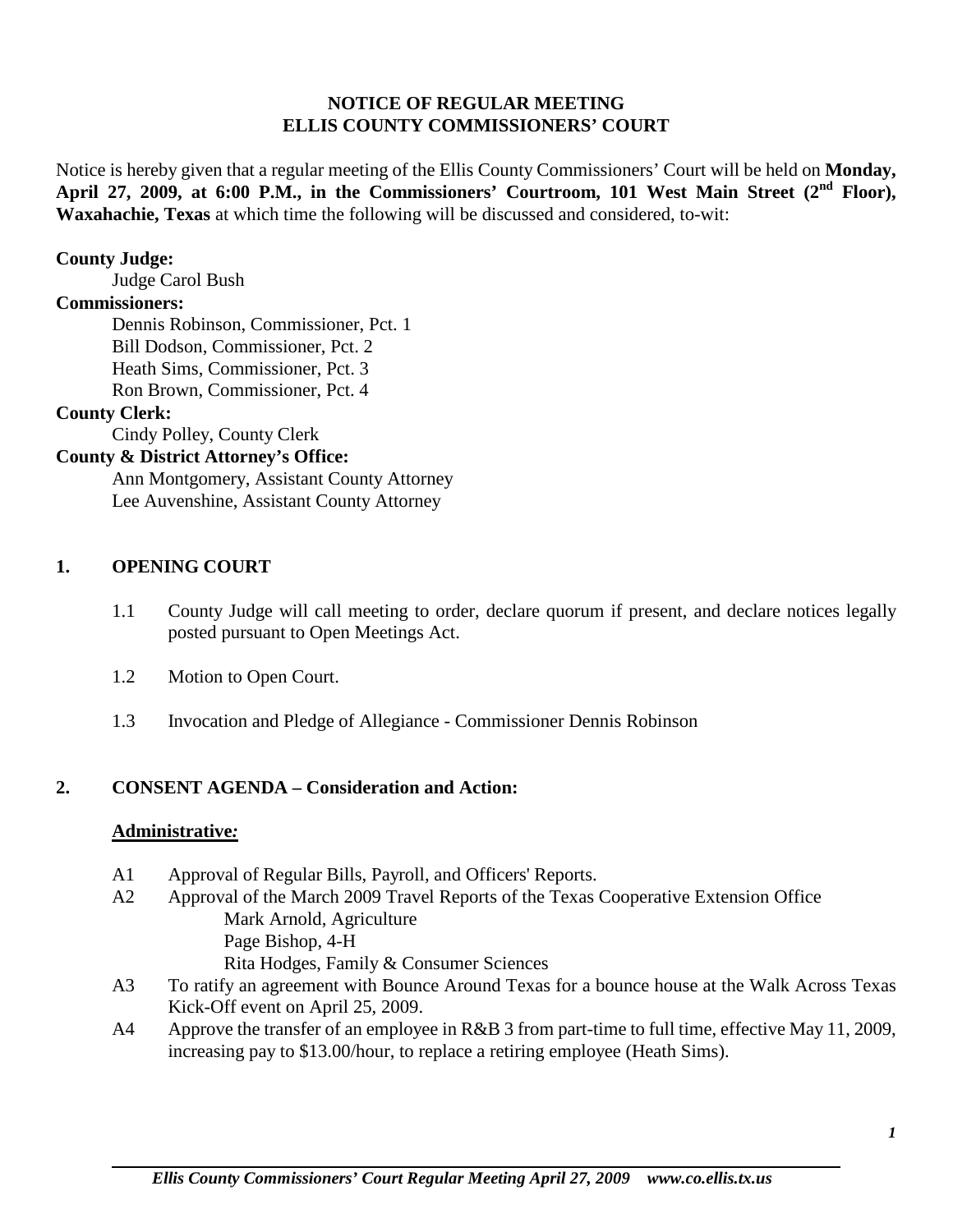## **Financial:**

- F1 From 001-0612-50808 Gas/Oil to 001-0612-50802 Equipment Terry Nay, Constable, Pct. 2
- F2 From 001-0000-30302 Fund Balance to 001-0230-50890 County Supply Room Carol Bush, County Judge
- F3 From 001-0370-50802 Equipment, 001-0370-50803 Furn//Fixtures, 001-0370-50873 Maintenance, 001-0370-50804 Postage to 001-0370-50801 Supplies – John Bridges, Tax Office
- F4 From 001-0020-50801 Supplies to 001-0020-50807 Gen Misc Keith Roberts, Maintenance
- F5 From 001-0010-50807 Gen Misc to 001-0010-50812 Radio Johnny Brown, Sheriff
- F6 From 001-0140-50880 Contingency/Reserve, 001-0140-50822 Legal Fees to 001-0140-50801 Supplies 001-0140-50823 Legal Notice, 001-0140-50887 Radio Tower – Carol Bush, County Judge
- F7 From 001-0320-50801 Supplies to 001-0320-50803 Furn/Fixtures Cindy Polley, County Clerk
- F8 Approve refund of overpayment to the following accounts for payment in error (John Bridges): Countrywide Tax Services Corp #222501 \$4,461.25 Z C Sterling  $\text{\#218492}$  \$3,250.27
- F9 From 001-0614-50810 Auto Tires, 001-0614-50809 Auto Repairs to 001-0614-50801 Supplies, 001- 0614-50802 Equipment – Mike Jones, Constable, Pct. 4
- F10 From 001-0612-50808 Auto Gas/Oil to 001-0612-50812 Radio Terry Nay, Constable Pct. 2
- F11 From 001-0140-50560 Compensatory Fringe to 001-0010-50502 Staff Salary Carol Bush, County Judge
- F12 From 003-0601-30301 Fund Balance to 003-0601-50701 Utilities, 003-0601-50802 Equipment, 003- 0601-50807 Gen Misc. – Dennis Robinson, Commissioner, Pct. 1
- F13 From 009-0602-30301 Fund Balance to 009-0602-50807 Gen Misc., 009-0602-50802 Equipment, 009-0602-50915 Asphalt, 009-0602-50909 Repairs/Parts, 009-0602-50911 Gravel, 009-0602-50913 Chemicals – Dennis Robinson, Commissioner, Pct. 1
- F14 From 009-0602-40008 Interlocal, 009-0602-40003 Misc. Reimbursement to 009-0602-50915 Asphalt, 009-0602-50802 Equipment – Dennis Robinson, Commissioner, Pct. 1

# **Simplified Plat:**

2.1 Patak Place, 1 lot, Donna Simpson, Pct. 2.

# **3. ADMINISTRATIVE**

- 3.1 Consideration and action to approve a proclamation declaring the week of April 27-May 2, 2009 as "Moral Courage Week" in Ellis County.
	- Carol Bush, County Judge
- 3.2 Consideration and action to approve a proclamation recognizing the Italy Gladiators Basketball Team for advancing to Regional Finals in Abilene, Texas.
	- Heath Sims, Commissioner, Pct. 3
- 3.3 Consideration and action to appoint Julie Hastings to the board of Avalon Emergency Service District #8 to fill the unexpired tem of Dave Bundrick. Julie's term will expire on December 31, 2009 and she will be eligible for reappointment at that time.
	- Bill Dodson, Commissioner, Pct, 2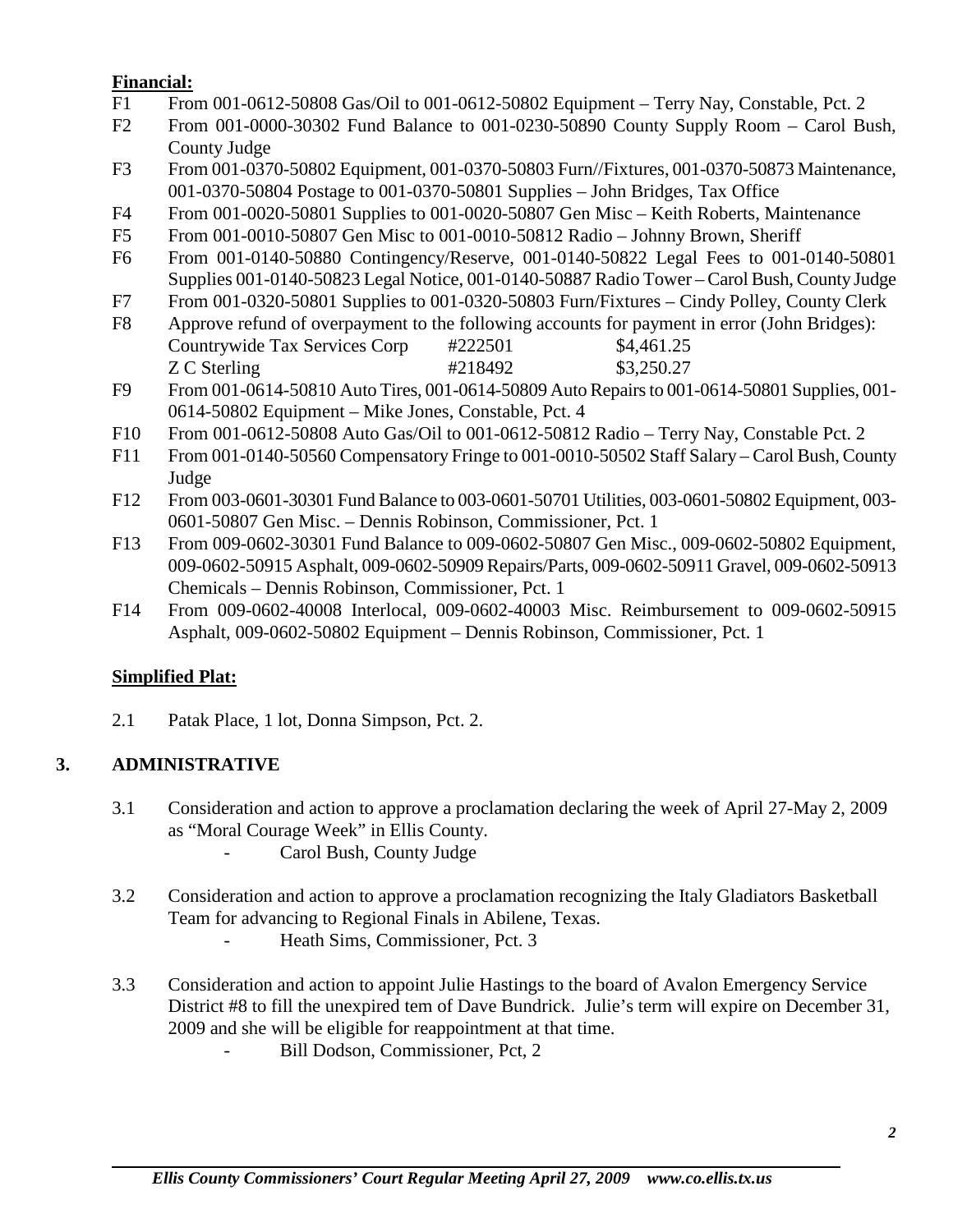3.4 Consideration and action to approve a grant application by Constable Jimmie Ray for a Tobacco Compliance Grant.

- Jimmie Ray, Constable, Pct. 3

- 3.5 Discussion and information regarding overweight trucks and road damage, presented by Sgt. Steuer of the Ellis County Sheriff's Office.
	- Dennis Brearley, Sheriff's Office
- 3.6 Pursuant to Local Government Code Sec. 263.151(2), consideration and action to declare the attached weapons as surplus and pursuant to Sec. 263.152(2) to offer the weapons as trade-in through GT Distributors for new property of the same general type in the best interest of the county.
	- Dennis Brearley, Sheriff's Office
- 3.7 Consideration and action to approve the purchase of property owned by Kenneth and Linda Wallace along Franks Road in Precinct 3 and giving the County Judge the authority to sign all documents related to the purchase. This is in association with the Federal Bridge Replacement Program that Precinct 3 entered into in 2006 and will be funded through the Precinct 3 Road and Bridge budget.
	- Heath Sims, Commissioner, Pct. 3
- 3.8 Consideration and action to establish the Safety Initiative Network, an informal committee made up of variable members from among regular employees of Ellis County, with the purpose of reviewing accidents and injuries in order to recommend training or workplace modifications that will help to prevent further accidents.
	- Diana Buckley, Director, Human Services

## **4. RECESS REGULAR SESSION TO CONVENE TO PUBLIC HEARING**

## **5. PUBLIC HEARING**

5.1 Public hearing on the application for Recovery Assistance Grant funding

## **6. ADJOURNMENT OF PUBLIC HEARING**

## **7. RECONVEVE TO REGULAR SESSION**

7.1 Consideration and action to approve the application for Recovery Justice Assistance Grant (JAG) funding of \$76,950 over a four year period, to be used in the Sheriff's office. Captain Chuck Laubach, Sheriff's Office

## **8. DEPARTMENT OF COUNTY DEVELOPMENT Consideration and action regarding the following presented by Delton Ake, Director Department of Development:**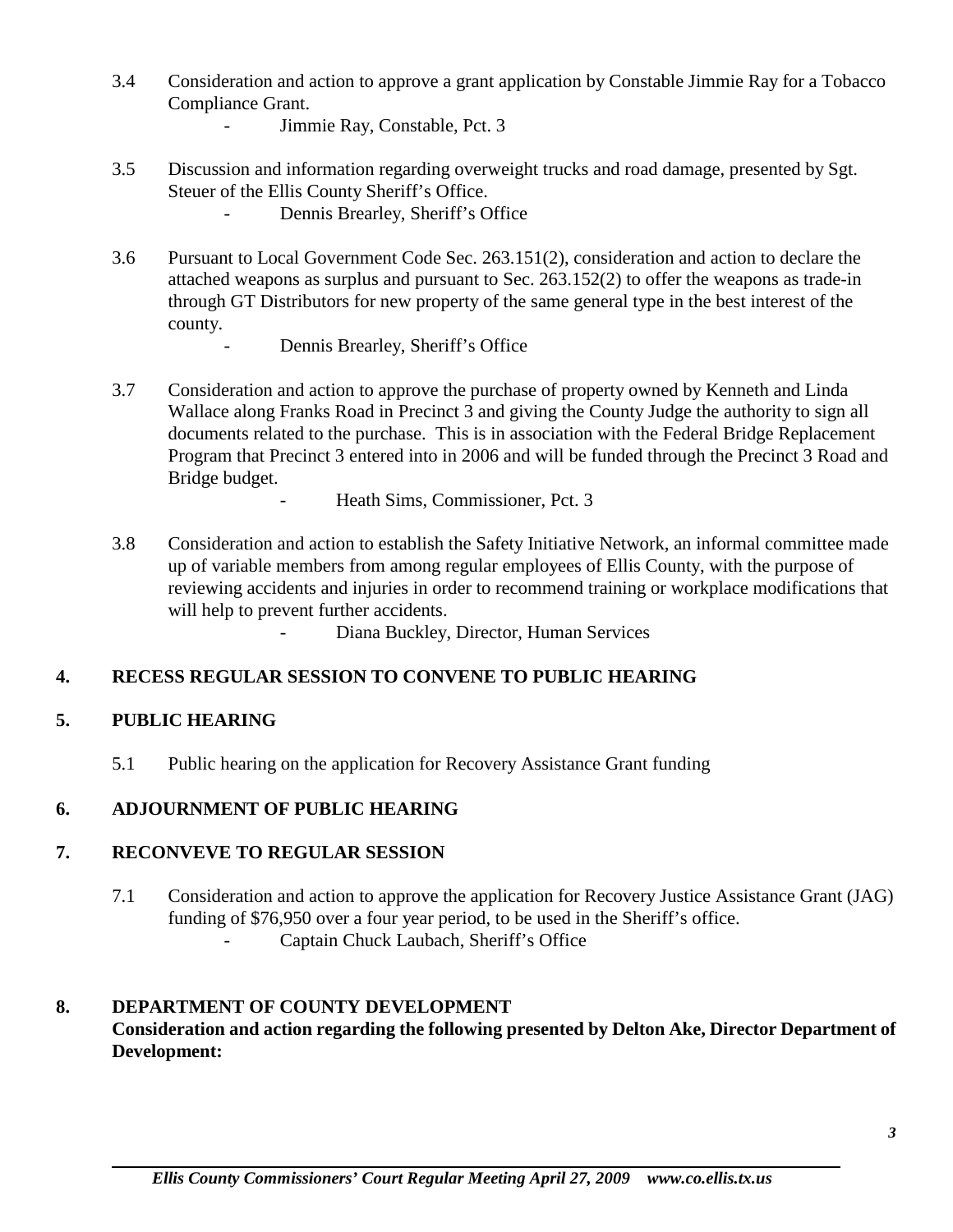8.1 To grant a one-time variance to Chad Davis form the County of Ellis Rules, Regulations and Specifications for Subdivisions and Manufactured Homes as it relates to road frontage requirement of 150' at the location of 617 Zmolek Road in Precinct. 2.

## **9. ENGINEERING**

## **Consideration and action regarding the following presented by Joe White, County Engineer:**

- 9.1 To approve a contract with Fisk Electric in an amount not to exceed \$357,842 for security camera and access control systems associated with the bond program.
- 9.2 To approve a contract with Infinity Sound in an amount not to exceed \$284,000 for audio visual systems associated with the bond program.
- 9.3 To reject the bids for construction of the Ellis County Sub Courthouse to be located in Ennis, Texas.

## **10. RECESS TO CONVENE TO EXECUTIVE SESSION**

### **11. EXECUTIVE SESSION**

"The Commissioners' Court of Ellis County reserves the right to adjourn into **Executive Session** at any time during the course of this meeting to discuss any of the matters listed in this agenda, in the order deemed appropriate, as authorized by Texas Government Code §551.071**,** or to seek the advice of its attorney and/or other attorneys representing Ellis County on any matter in which the duty of the attorney to the - Commissioners' Court under the Texas Disciplinary Rules of Professional Conduct of the State Bar of Texas clearly conflicts with Texas Government Code Chapter 551 or as otherwise may be permitted under §551.071."

11.1 Pursuant to Section 551.072 of the Government Code, consultation with counsel regarding the possible sale or lease of real property "if deliberation in an open meeting would have a detrimental effect on the position of the governmental body in negotiations with a third person".

### **12. ADJOURNMENT OF EXECUTIVE SESSION**

### **13. ADJOURNMENT**

Signed this the 24th day of April, 2009.

\_\_\_\_\_\_\_\_\_\_\_\_\_\_\_\_\_\_\_\_\_\_\_\_\_\_\_\_\_\_\_\_\_\_\_

Carol Bush Ellis County Judge